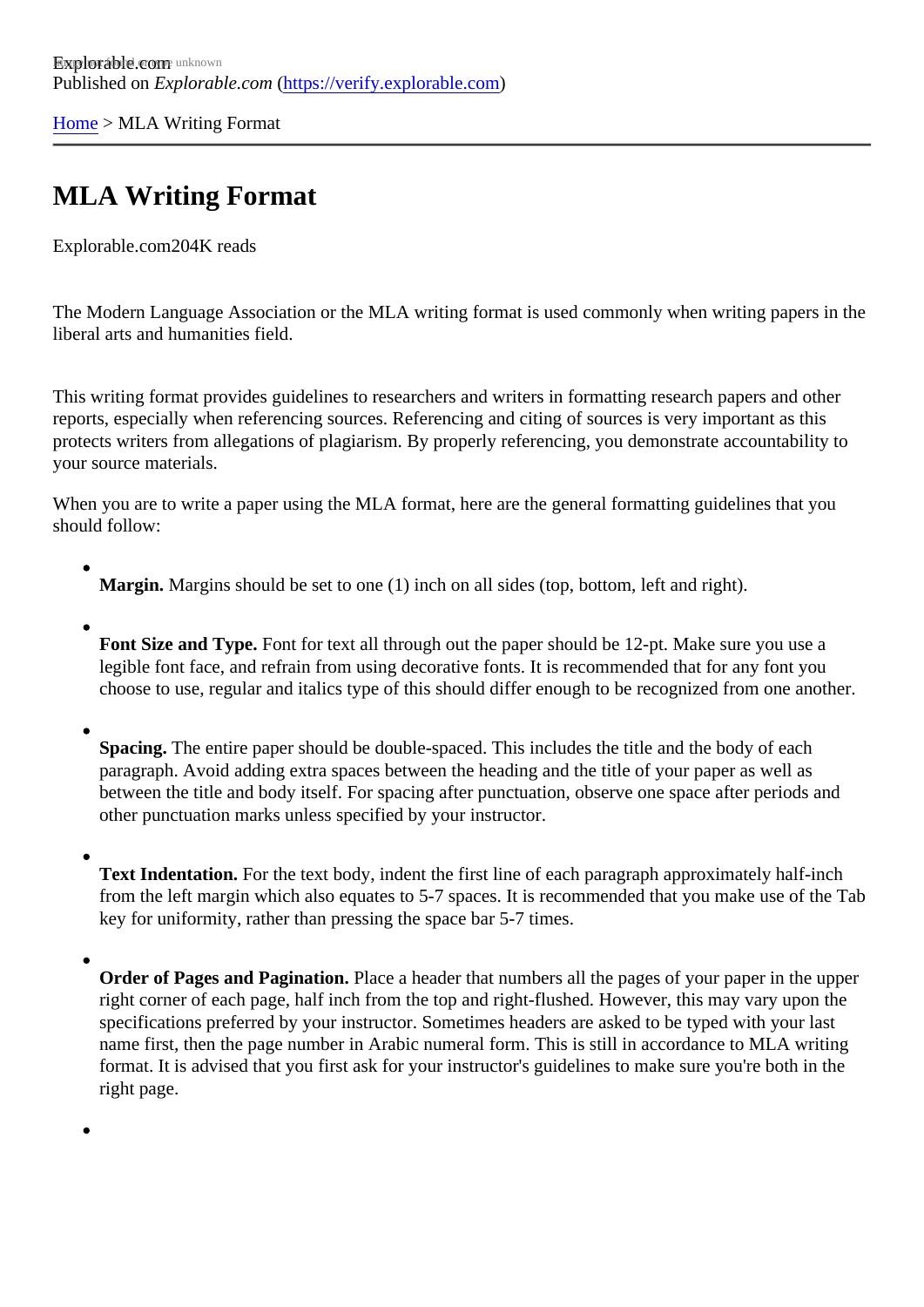Endnotes. Endnotes should be placed on a separate page preceding your Works Cited page. Place a "Notes" title for this section, centered on the page and must remain unformatted.

## Title Page

When authoring papers in MLA writing format, remember that the Title Page is not necessary unless you were specifically asked by the instructor to make one. In case you were instructed to do so, your Title Pag will then serve as your Page 1. You are expected to list your name, your instructor's name, course and the date on the upper left corner of the page. Make sure you double-space after each line.

After the date, double-space once again then enter the Title of your paper, aligned at the center. Refrain from formatting the Title further, such as underlining, italicizing, typing the Title in all capital letters or full capitalization, or placing your Title in quotation marks.

Quotation marks can however be used if you are at the same time referring to other works in your Title. If this is the case, here are some examples on their proper formatting:

Fearing and Loathing in Las Vegas as Morality Play

Racism in "Crash"

Remember that only the first page should include the whole heading and title. Here's an example of a Title Page following the MLA writing formathttp://www.dianahacker.com/pdfs/Hacker-Daly-MLA-Title.pdf

## Section Headings

When writing a long research paper in MLA writing format, it's best to make use of Section Headings as these will improve your paper's readability. Section Headings could be individual chapters of a book or named parts of an essay.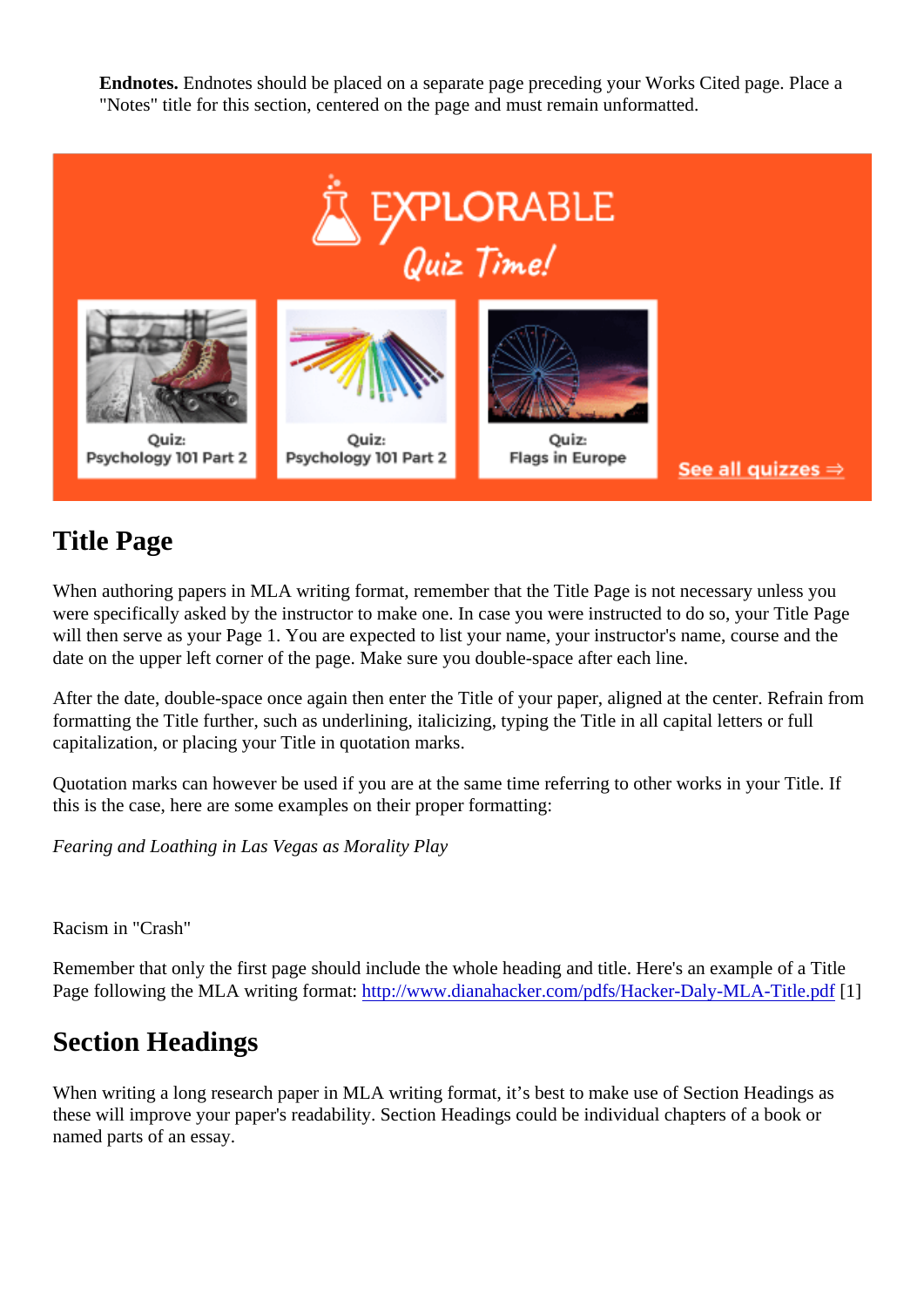There are two types of headings you can use: the numbered headings and the formatted, unnumbered headings. Whichever you choose to use, make sure you maintain this type of sectioning throughout the pa

What follows are sample numbered headings that can be used as your reference when making headings for your own paper using the MLA writing format:

- 1. Soil Conservation
	- 1.2 Terracing
		- 1.1 Erosion
- 2. Energy Conservation
	- 2.2 Alternative Sources of Energy
		- 2.1 Traditional Sources of Energy
- 3. Water Conservation

For formatted and unnumbered headings, here are some examples:

Level 1 Heading: Bold, Flush Left

Level 2 Heading: Italicized, Flush Left

- Level 3 Heading: Bold, Centered
- Level 4 Heading: Italicized, Centered
- Level 5 Heading: Underlined, Flush left

If you choose to use only one level of headings (this means all sections are parallel and distinct and do no include any sub-headings) it's good practice to make these Section Headings are uniform and resemble o another grammatically. It's important that you remain consistent throughout your paper.

In the event you choose to employ multiple levels of headings (meaning some sections include subsections or sub-headings) it may be a good idea to provide your instructor or editor with a key of level headings you used and their corresponding formatting.

### Body

Now that you're done with your title page and section headings, let's move or to the your research [paper](https://explorable.com/parts-of-a-research-paper)[2].

All general MLA writing format guidelines apply to the body of your research paper. Between paragraphs, refrain from adding extra spaces as this is only done when you're expected to write in business format. Otherwise, be consistent and follow the general guidelines for the entirety of your paper.

## Text Citations